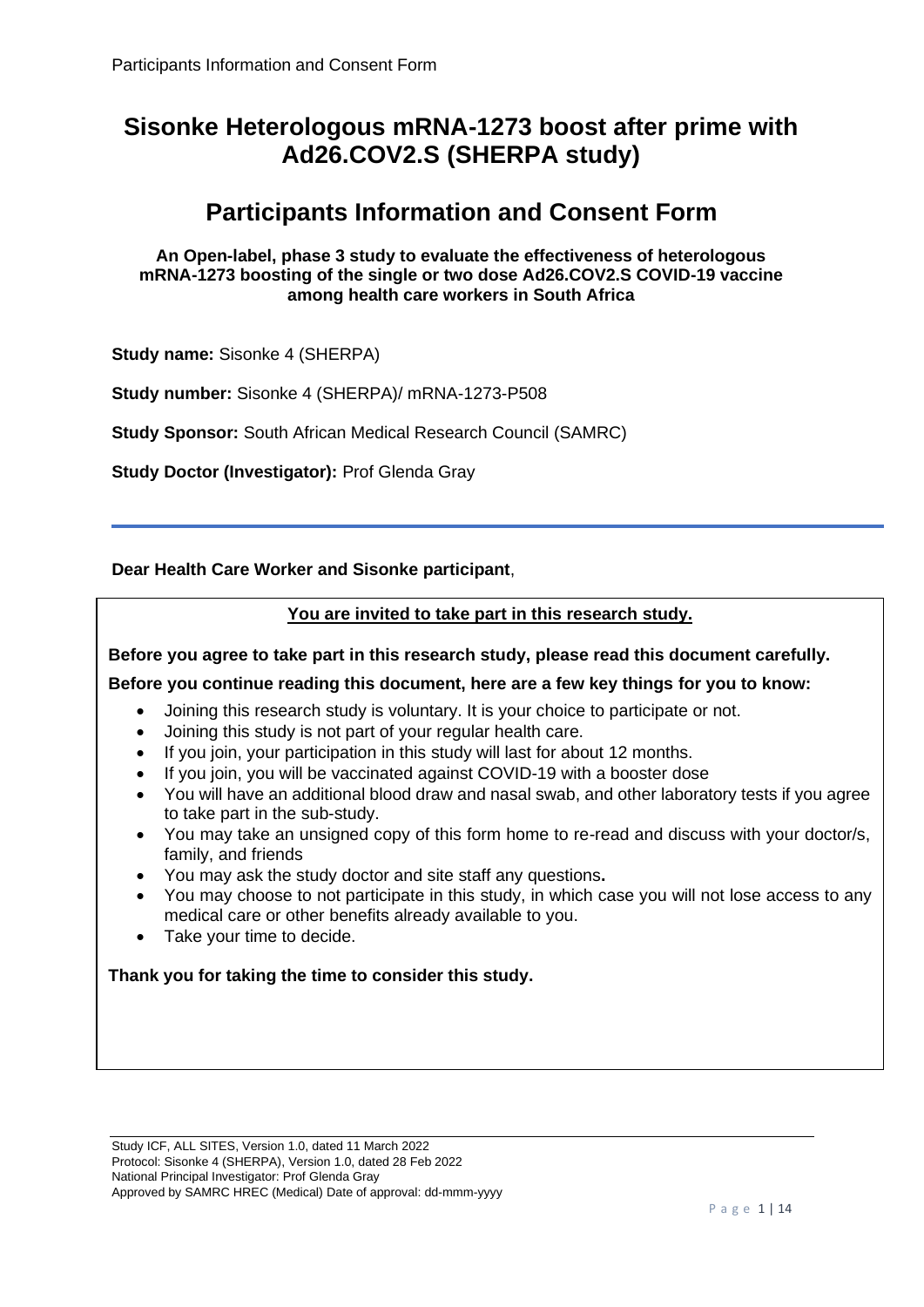# **WHY IS THIS PHASE 3 OPEN-LABEL STUDY BEING CONDUCTED?**

Since the global pandemic of COVID-19 started in 2019 many people have become sick and many have died. Nevertheless, the response was fast and two highly effective SARS-CoV-2 mRNA vaccines were developed against the spike (S) protein of the ancestral strain of the virus originally circulating in Wuhan (Wuhan*-*Hu*-*1*,* D614). These are the so-called Pfizer-BioNTech BNT162b2 mRNA vaccine and the Moderna mRNA-1273 vaccine. Both vaccines were approved or authorized for emergency use in the United States and other countries, leading to expanded access and widespread use. In addition, there are several other vaccines against SARS-CoV-2 being used worldwide that use other, non-mRNA technologies such as adenovirus vector vaccines, inactivated virus vaccines, and subunit vaccines.

Evidence from clinical trials and real-world effectiveness studies have shown that these mRNA vaccines effectively prevent symptomatic disease among adults and children. More recently, data has shown that a third dose of mRNA vaccines generates good immune responses (socalled neutralizing antibody and T cell responses) against variants of concern of the virus, including against Omicron. Therefore, several countries like the US, Israel and European countries have opted to offer their populations mRNA booster doses. As primary vaccination levels are still not high enough in many low- and middle-income countries, discussions on boosters were somewhat delayed. Nevertheless, South Africa has decided to move forward with offering boosters as of 2022.

Considering good safety and immunogenicity data from heterologous mRNA boost studies, the Sisonke 4 (SHERPA) study provides the ideal opportunity to test mRNA boosting with the 50 microgram (µg) Moderna mRNA-1273 vaccine after a single or two doses of Ad26.COV2.S among health care workers in South Africa and also provide SAHPRA, the South African regulator, with local data on the safety and effectiveness to support potential licensure of this vaccine in South Africa.

**If you agree to participate in this open-label study, you will receive a single injection of the mRNA-1273 vaccine, and there is no placebo in the study**. We will then follow you up by reviewing your vaccination and medical records and laboratory results for up to 2 years.

More than 43,000 participants around the world have already participated in research to evaluate the safety and efficacy of this vaccine. A further 7 million have participated in the post licensure roll out of this vaccine, and many more have received the vaccine around the world during vaccination programmes. The effectiveness of the mRNA-1273 vaccine in the setting of immune suppression is not known.

# Please note, that **you cannot get COVID-19 from the vaccine.**

You may choose to not participate in this study, in which case you will not lose access to any other medical care or other benefits already available to you.

This study is funded by the South African Medical Research Council (SAMRC) and the manufacturer of the vaccine, Moderna, Inc. The study sponsor is the SAMRC, and the study will be conducted in collaboration with the National Department of Health (NDoH).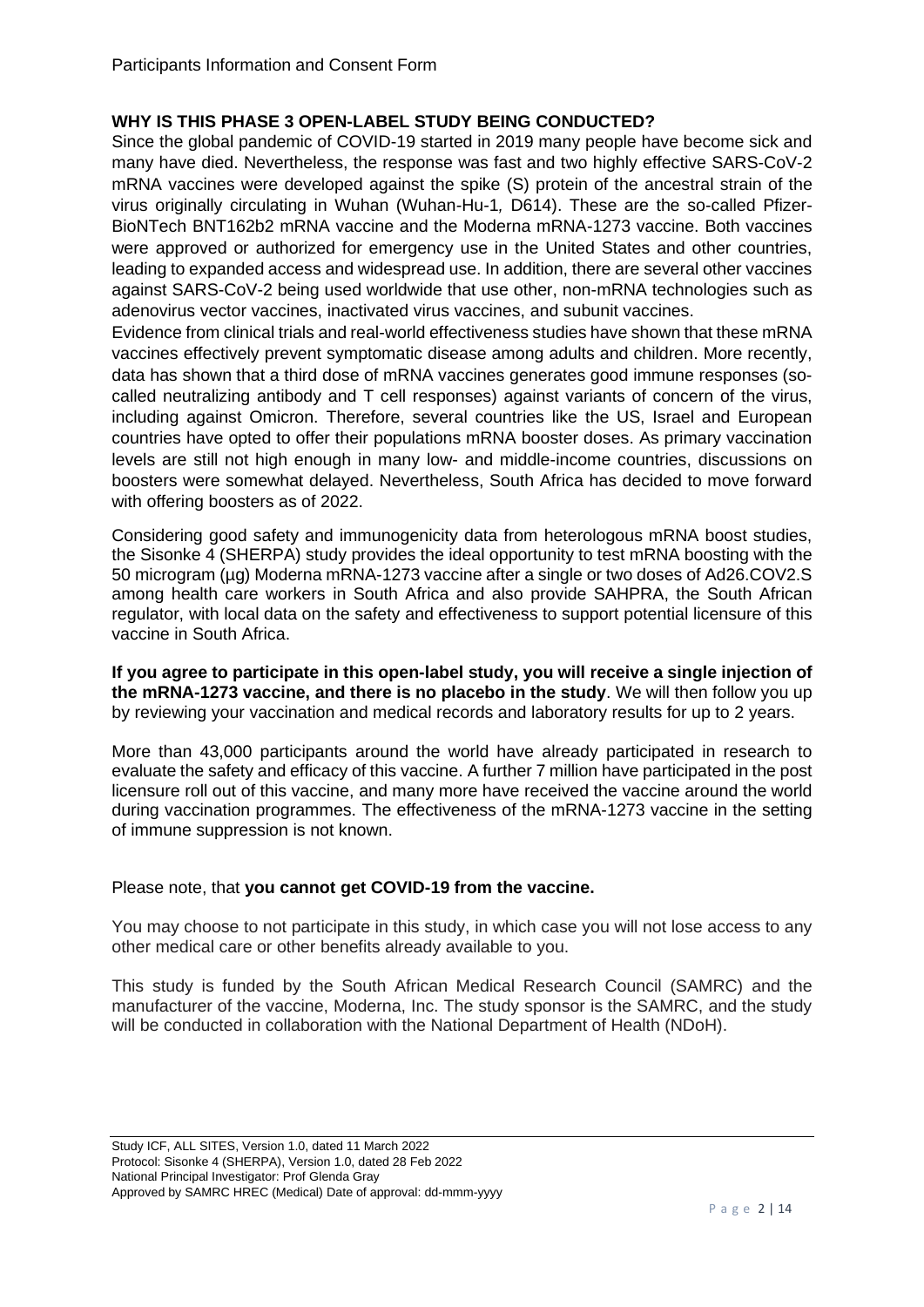# **WHAT HAPPENS IN THIS OPEN LABEL STUDY?**

If you decide to join this study, you will have a screening and enrollment visit. This could be done as one or split into two visits. At screening we will check whether you understand the study or if you have any questions and take your consent to join the study.

We will then briefly ask you questions about your general health, your vaccination history, whether you take any medications. We will also briefly examine you. If you are female of reproductive age, we may also ask you to do a pregnancy test. In case you are pregnant, that would not exclude you from the study, but we would follow you up carefully. We will next take a blood sample (up to 1 teaspoon) from you to check for previous COVID-19 infection and a nasal swab to check whether you carry the virus at the time of your visit. Once that is done you will have the mRNA-1273 Moderna vaccine booster administered, and you will be observed by study staff for approximately 15 minutes. If all is well, you will then complete the visit and get reimbursed. Once you had your booster, you are good to go, and you will only have to return to the site if you have any issues. We will monitor you through the study safety desk and will send you a text message with a link where you can report any issues. No additional visits are required, except if you join the sub-study.

# **WHAT WILL HAPPEN IF I JOIN THE SUB-STUDY?**

Approximately 200 participants will be enrolled into the safety and immunogenicity sub-study to check on your immune response. Those who enroll into the sub-study will have extra tests and procedures. After providing written consent, participants will be enrolled at designated research sites. Participants will have a clinical assessment done including a pregnancy test to assess eligibility. Once eligibility has been confirmed baseline immunogenicity bloods will be drawn (approximately 50ml or up to three and a half tablespoons) before the booster vaccine will be administered. Post-vaccination, participants will be observed for a minimum of 15 minutes. Participants in the safety sub-study will be reviewed after 4 weeks and 24 weeks to check participants for any safety issues, called adverse events. Blood samples will be collected from the sub-study participants at enrolment, week 4 and week 24 to assess immune responses to the booster vaccine. In addition, nasal swabs will be collected for SARS CoV-2 PCR testing at all visits.

At clinical research sites that take part in the safety sub-study, all pregnant women enrolled in SHERPA will be offered participation into the sub-study. Pregnant women will only have 8ml (less than 1 tablespoon) of blood drawn. If a participant is breastfeeding, we may also ask you to provide some breastmilk (approximately 60ml or 4 tablespoons) so that we can check the immune responses in the milk.

# **WHO MAY PARTICIPATE?**

# **You may participate if:**

- you are 18 years or older
- you are already a Sisonke participant
	- o you received at least one Ad26.CoV2.S vaccination as part of the Sisonke study OR
	- o you received a second dose of Ad26.CoV2.S vaccine as part of the Sisonke 2 study and this was administered at least 3 months ago
- If you are pregnant or breastfeeding at the time of enrolment you can join the study.
- you are willing and able to comply with the vaccination plan and other study procedures.
- you are capable and willing to provide informed consent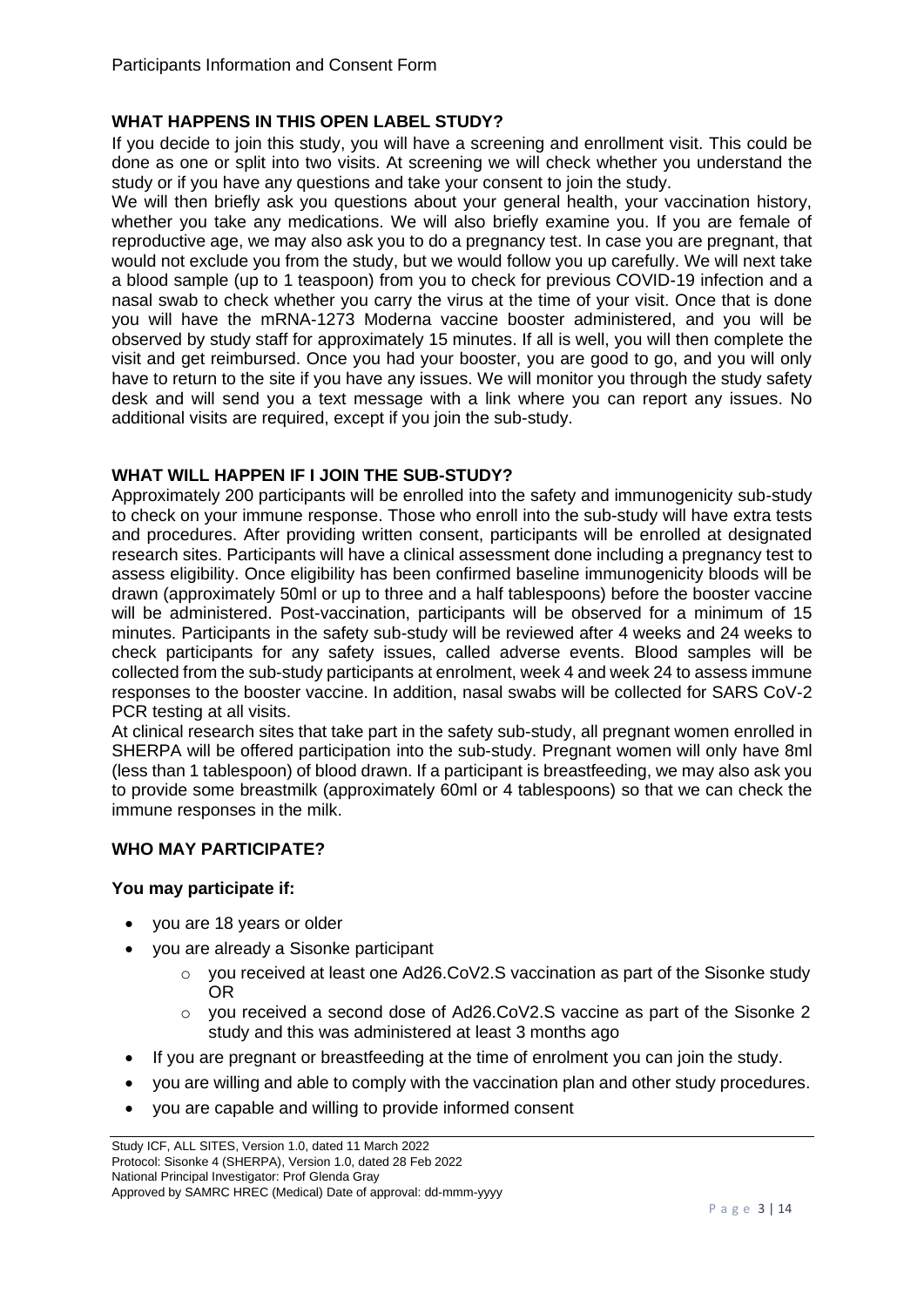# **You may NOT participate**

- If you have received any COVID-19 vaccines other than one or two doses of Ad26.CoV2.S through other means (for example, another mRNA booster dose).
- If you are currently participating in any other research studies (other than Sisonke) that would interfere with the objectives of this study.
- If you have had COVID-19 or a COVID-19 illness within 14 days of enrolment
- If you have a history of heparin-induced thrombocytopenia, or thrombosis and thrombocytopenia syndrome.
- If you have a history of severe adverse reaction associated with a vaccine and/or severe allergic reaction (e.g., anaphylaxis) to any component of mRNA-1273.
- If you report a pregnancy which began prior to or within 30 days after you received a second dose of Ad26.CoV2.S and the pregnancy is ongoing at the time of enrolment.
- If you have any significant acute or chronic medical condition, situation or circumstance that in the opinion of the PI/designee makes you unsuitable for participation in the study or jeopardises your safety or rights.

# **STUDY RESPONSIBILITIES**

To participate in the study, you have some responsibilities:

- Give correct information about your health history and health condition.
- Tell the study staff about any health problems you have.
- Report any side effects or health problems that may occur for 24 months post enrolment.

# **WHAT IS THE MRNA-1273 STUDY VACCINE?**

The mRNA-1273 COVID-19 vaccine was developed and manufactured by the company Moderna. The vaccine consists of a messenger ribonucleic acid (mRNA) that encodes for the S protein of SARS-CoV-2, a protein that the virus uses to attach to our cells in the nose, throat and lung. The mRNA is covered by a lipid layer that allows the mRNA to enter a cell and thereby trigger the process to make the S protein. Your immune system will then recognize the S protein and start mount an immune response.

This vaccine has been approved for use by the US Food and Drug Administration and by the European Commission for active immunization to prevent COVID-19 caused by SARS-CoV-2 virus in individuals 18 years and older. The vaccine has also been granted Emergency Use Listing by the World Health Organization but has not been formally licensed by the SAHPRA, the South African regulator for active immunization to prevent COVID-19, yet.

# **HOW IS THE VACCINE GIVEN?**

The mRNA-1273 vaccine will be administered to you as a single dose 0.25 mL suspension of 50 µg booster dose. The study vaccine is given by injection. The needle is put into the muscle in your upper arm. When possible, the injection will be given in the arm you use less. You will remain at the study site for observation for about 15 minutes after receiving the vaccine.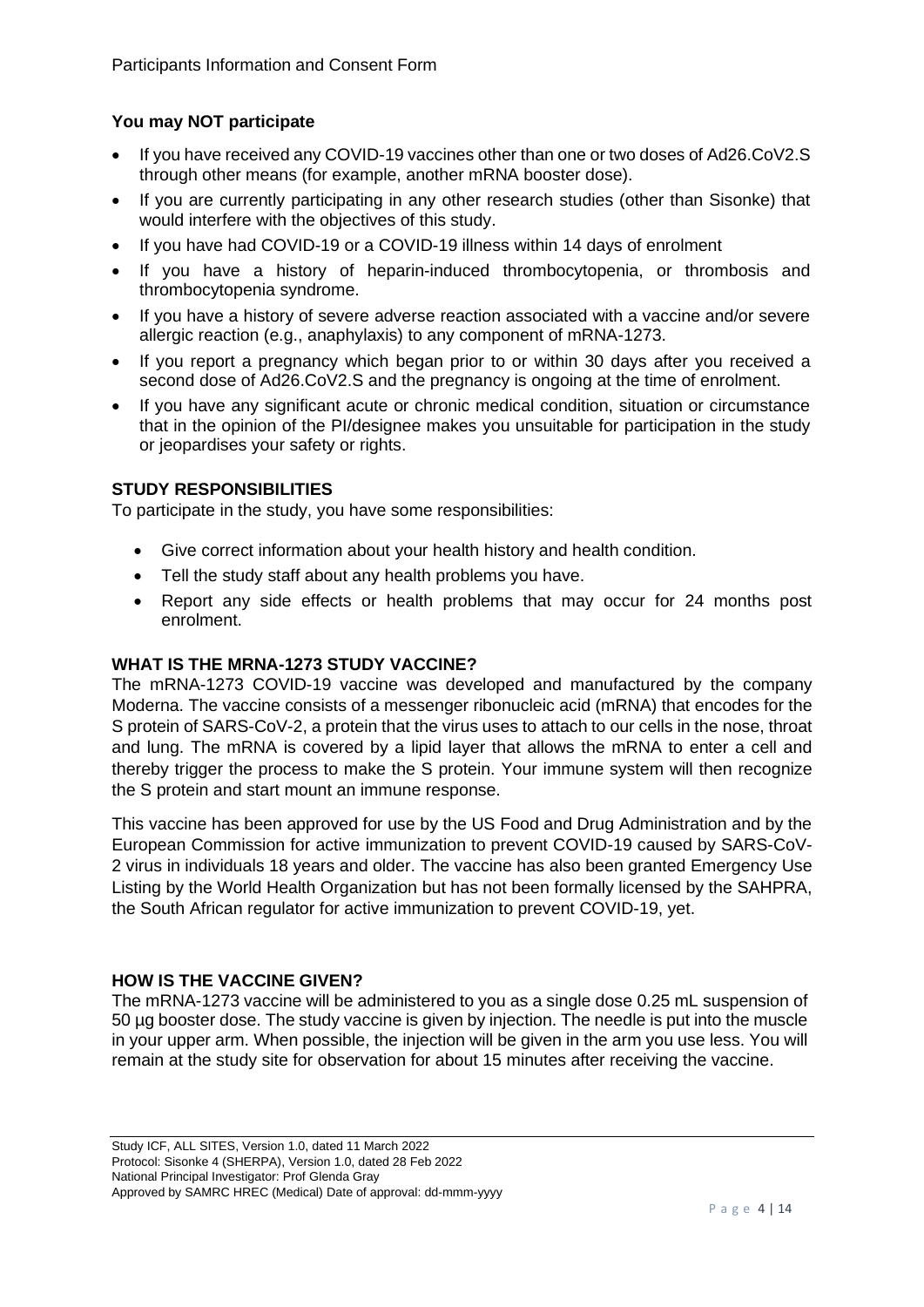# **WHAT ARE THE POSSIBLE SIDE EFFECTS AND RISKS OF PARTICIPATING?**

### **Potential Discomforts, Side Effects, and Risks Associated with the Moderna mRNA-1273 Covid-19 Vaccine**

In general, this mRNA-1273 vaccine has been safe and well tolerated. To date, millions of people have already received the study vaccine. In clinical trials, most people who got the study vaccine had some reaction after their injections. In most people the reaction to the study vaccine did not affect their daily lives and it went away after 2 or 3 days. Most of these people said they had pain in the arm where they got the injection. These people also felt tired, had headaches, muscle and joint pain, and chills. A much smaller number of these people said they had redness or swelling where the needle went in their arm. Some people also said they had nausea, fever, and swelling or pain in their arm pit. Some people also experienced underarm gland swelling on the side of study vaccination.

A small number of people who got the study vaccine had myocarditis (inflammation of the heart muscle) and pericarditis (inflammation of the lining outside the heart). The chance of having this occur is very low. It was seen more often in people, mostly men, less than 30 years of age. Symptoms began within a few days after getting the vaccination. It did not last long, and most people got better. You should tell us right away if you have chest pain, shortness of breath, or the feeling of a fast-beating, fluttering, or pounding heart, as you may need medical care.

The side effects of the study vaccine seen so far are the same as what have been seen with most vaccines. Generally, vaccines can cause fever, chills, rash, aches and pains, nausea, headache, dizziness, and feeling tired. Vaccines can also cause pain, redness, swelling, or itching where you got the injection. Most people can still do their planned activities after getting a vaccine. Rarely, people have side effects that limit their normal activities or make them go to the doctor.

There may be other risks that we don't yet know about, even serious ones. We will tell you if we learn about any new risks.

# **Allergic reactions**

You could have an allergic reaction to this vaccine, including a rash, hives, or difficulty breathing. This is very rare. Some allergic reactions can be life-threatening. The study staff will watch you for at least 15 minutes after each injection. Always tell the study staff if you have ever had a bad reaction to any injection or vaccine. They may give you medicines in the clinic to treat serious allergic reactions. If you think you're having a severe allergic reaction after you leave the study site, contact the emergency number and get medical help right away. Let the research site know if this occurs.

If you develop any severe symptoms, we advise that you seek care urgently, advise your doctor that you have recently been vaccinated and ask them to contact the **Sisonke safety desk on 0800 014 956.** 

There may be other risks associated with mRNA-1273 that we don't know about yet. If we learn new information about the study vaccine and risks associated with it, we will tell you.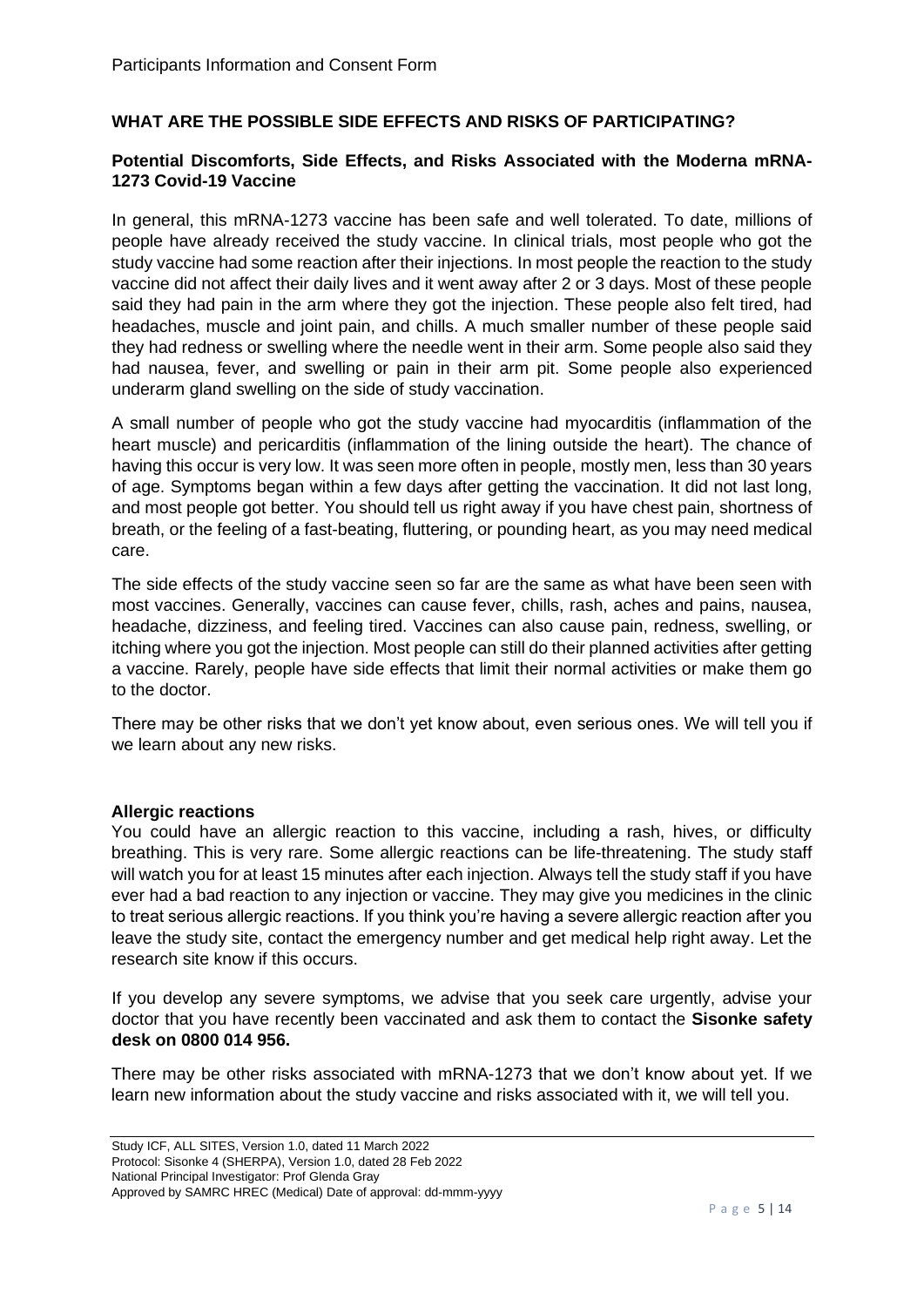You will receive an SMS on the day of vaccination, and on day 7, day 14 and 28 after vaccination, with messaging on common signs and symptoms to look out for after receiving the mRNA-1273 vaccine. Selected participants may receive additional SMSs between day 7- 10, if required. This SMS will include a link to report any health concerns to the Sisonke Safety desk. Remember, you can call the Sisonke Safety desk at any time.

All vaccines can cause side effects. Problems that are not expected may happen and these may be important. If you have any side effects or problems during this study, please let the research site or the study Sisonke Safety desk know immediately and seek care at your nearest health care facility.

An overall review of adverse reactions reported following the mRNA-1273 heterologous booster dose (Johnson and Johnson vaccine followed by the Moderna vaccine) did not identify any new safety concerns, as compared with adverse reactions reported following the mRNA-1273 vaccine primary series doses or homologous booster dose.

# **Risk of testing positive for SARS-CoV-2 infection**

By receiving the mRNA-1273 vaccine, your body may have an immune response to the specific coronavirus proteins that are part of the vaccine. This immune response should not affect any results of COVID-19 tests, whether taken as part of the study or outside of the study, that are obtained from a swab of your nose (or from your throat) as these tests tell you if you currently have COVID-19 virus in your body.

# **Other potential risks**

Blood draws may cause pain, tenderness, bruising, bleeding, dizziness, vasovagal response, syncope, and rarely, infection at the site where the blood is taken. Collection of a nasal swab sample may cause a nosebleed.

# **WHAT ARE THE POTENTIAL BENEFITS OF STUDY PARTICIPATION?**

You will receive the mRNA-1273 booster vaccine, which has been shown to be one of the most potent vaccine boosters, and has already been licensed for emergency use in many countries. This may prevent you from getting COVID-19, and in the event that you get COVID-19 infection, it may prevent you from getting very sick, needing to go to hospital or even dying.

Participants may benefit from additional health information and clinical care as part of the study and may enjoy being part of an important research study, that could lead to greater access of this vaccine.

# **COMMON QUESTIONS ABOUT JOINING THE STUDY**

# **What are the costs of participating?**

There are no financial costs to you to be in the study. The SAMRC and Moderna will supply the vaccine and the tests that are part of the study.

# **Can I change my mind about participating?**

Yes. You can agree to be in the study now and change your mind at any time and for any reason. Your decision will not change any regular care that you receive from this clinic. Please talk to your study doctor before changing your mind about participation.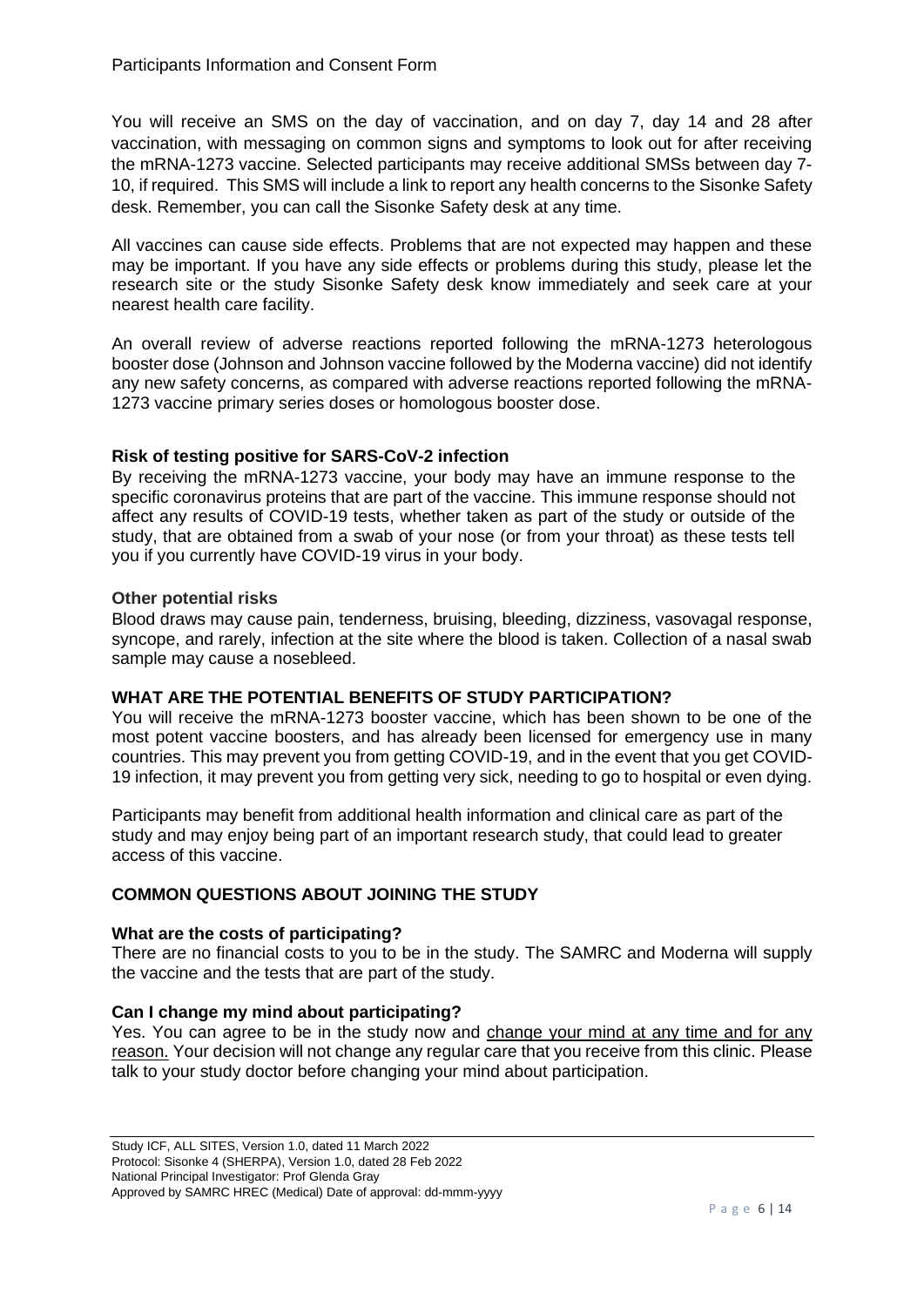# **What if I get COVID-19 during the study?**

You should contact the number below /on the vaccination card if you have COVID-19 disease. In addition, we will monitor hospitals in South Africa for vaccinees who may become ill. If you are admitted or see a doctor, please inform them that you are on the Sisonke 4 (SHERPA) Study.

## **Can I take another vaccine after getting the mRNA-1273 COVID-19 vaccine?**

If you take another COVID-19 vaccine after receiving this one, please let your doctor know. We ask that you discuss with the study staff if you are considering receiving another COVID-19 vaccine. The vaccine should protect you for at least 3 months, but probably longer, so there is no immediate need to get another COVID-19 vaccine.

#### **What do I do if I have questions or problems?**

If you have questions about this study or any problems that you think may be related to this study, contact the study staff on site telephone number XXX during business hours or the Sisonke Safety Desk at: **0800 014 956.**

#### **WHAT IF I AM PREGNANT OR BREASTFEEDING DURING THE STUDY?**

Both the mRNA-1273 Moderna vaccine and the J&J/Janssen COVID-19 vaccine that you received previously have been found to be safe in pregnancy and during breast feeding. The mRNA-1273 vaccine has been used widely including pregnant women with no concerns. It is therefore considered highly unlikely that the vaccine would be harmful if administered in pregnancy or during breastfeeding.

If you are pregnant or breastfeeding we will monitor you more closely after your vaccination. If available at your site, you can enrol into the sub-study. Otherwise, our safety team will be in regular contact with you to enquire about any side effects for you or your baby (if you are breastfeeding). The study team will also stay in touch with you until after your delivery to ensure all is well with you and your baby.

If you suspect that you have become pregnant during the study, we ask you to notify the Study team or the Sisonke Safety Desk immediately.

# **What if I get sick?**

If you become ill, please seek health care and please inform your doctor/nurse that you are enrolled in the study. Your treating doctor or you can contact the numbers below for more information.

Every care will be taken during the study, but if in the unlikely event you are injured by taking part, compensation may be available.

SAMRC insurance will provide compensation for reasonable medical expenses incurred as a result of study-related injury or illness, or death determined according to the guidelines laid down by the Association of the British Pharmaceutical Industry (ABPI Compensation Guidelines 2014) [http://www.abpi.org.uk/media/1607/compensation\\_guidelines\\_2014.pdf,](http://www.abpi.org.uk/media/1607/compensation_guidelines_2014.pdf) and Guidelines for Good Practice in the Conduct of Clinical Trials in Human Participants in South Africa. [http://www.abpi.org.uk/media/1607/compensation\\_guidelines\\_2014.pdf](http://www.abpi.org.uk/media/1607/compensation_guidelines_2014.pdf)

Study ICF, ALL SITES, Version 1.0, dated 11 March 2022 Protocol: Sisonke 4 (SHERPA), Version 1.0, dated 28 Feb 2022 National Principal Investigator: Prof Glenda Gray Approved by SAMRC HREC (Medical) Date of approval: dd-mmm-yyyy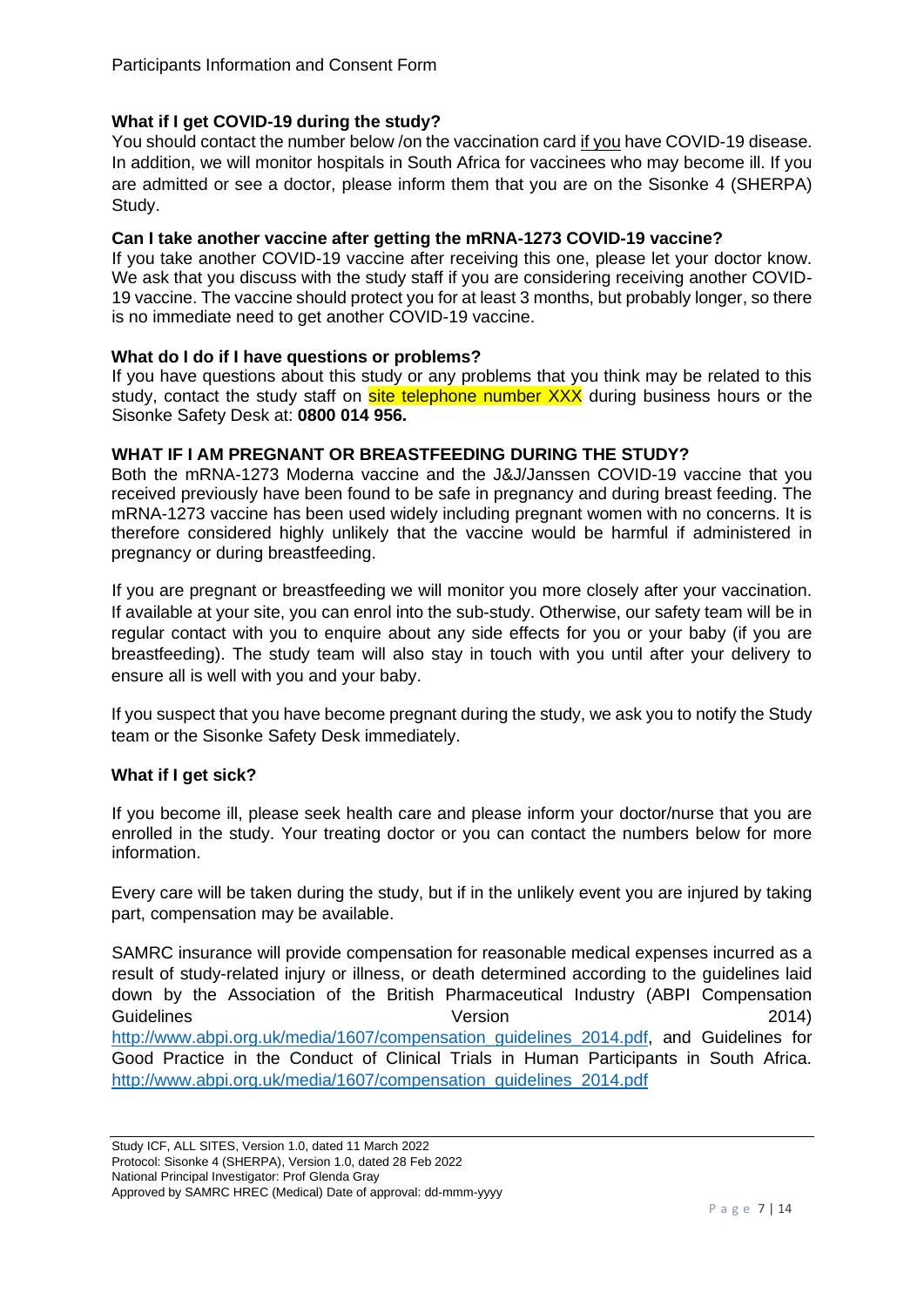Please notify the investigator immediately of any complications, side effects and/or injuries during the study and the nature of the expenses to be covered.

If a research related injury occurs, you have not waived any of the legal rights which you otherwise would have as a participant in this study by signing this form.

The insurance does not cover medical treatment of other injuries or illnesses or injury caused by non-observance of the protocol.

The investigator is indemnified conditional on compliance with the protocol, SAHPRA and related research committees, and is not a substitute for medical malpractice insurance.

Please note that if you have a life insurance policy you should enquire whether your insurance company requires notification of your intention to participate in a study like this. Information to date is that it should not affect any life insurance policy taken out. Nevertheless, you are strongly advised to clarify it with the company concerned.

# **REIMBURSEMENT**

Participants will be reimbursed an amount of R350 for each completed.

Screening and enrolment into the study may be completed in one visit. If the screening and enrolment visit is completed on the same day, you will receive R600.

Participants who enrol into the sub-study component will receive R350 for each completed follow up visit at the Week 4 and Week 24 timepoints.

This amount is to cover the costs of transportation to and from the clinic, inconvenience, refreshments and time spent in the clinic.

# **You do not have to pay anything to be in this study.**

#### **EMERGENCY CARE AND HOSPITALISATION:**

If you seek emergency care or if hospitalisation is required at any time during the study or up to 24 month/s after receiving this vaccine, please tell the treating doctor that you are/were enrolled in the Sisonke Study and the SHERPA study, and that the Sisonke Safety Desk should be informed. The number for the Sisonke Safety Desk is: **0800 014 956.**

The Sisonke Safety Desk will retrieve medical records, including laboratory and imaging reports for all participants in order to complete the regulatory requirements to report all serious adverse events and adverse events of special interest to SAHPRA and Ethics Committees.

#### **ETHICAL APPROVAL**

This clinical study protocol has been submitted to the South African Medical Research Council Ethics Committee and written approval has been granted by that Committee. The study has been structured in accordance with the Declaration of Helsinki (last updated: October 2013) which deals with the recommendations guiding doctors in biomedical research involving human participants. A copy may be obtained from me should you wish to review it.

If you have any additional questions about your rights as a research participant, you should contact the South African Medical Research Council Human Research Ethics Committee who is overseeing the conduct of this study at this clinical research centre. An Ethics Committee is an independent committee established to help protect the rights of research subjects.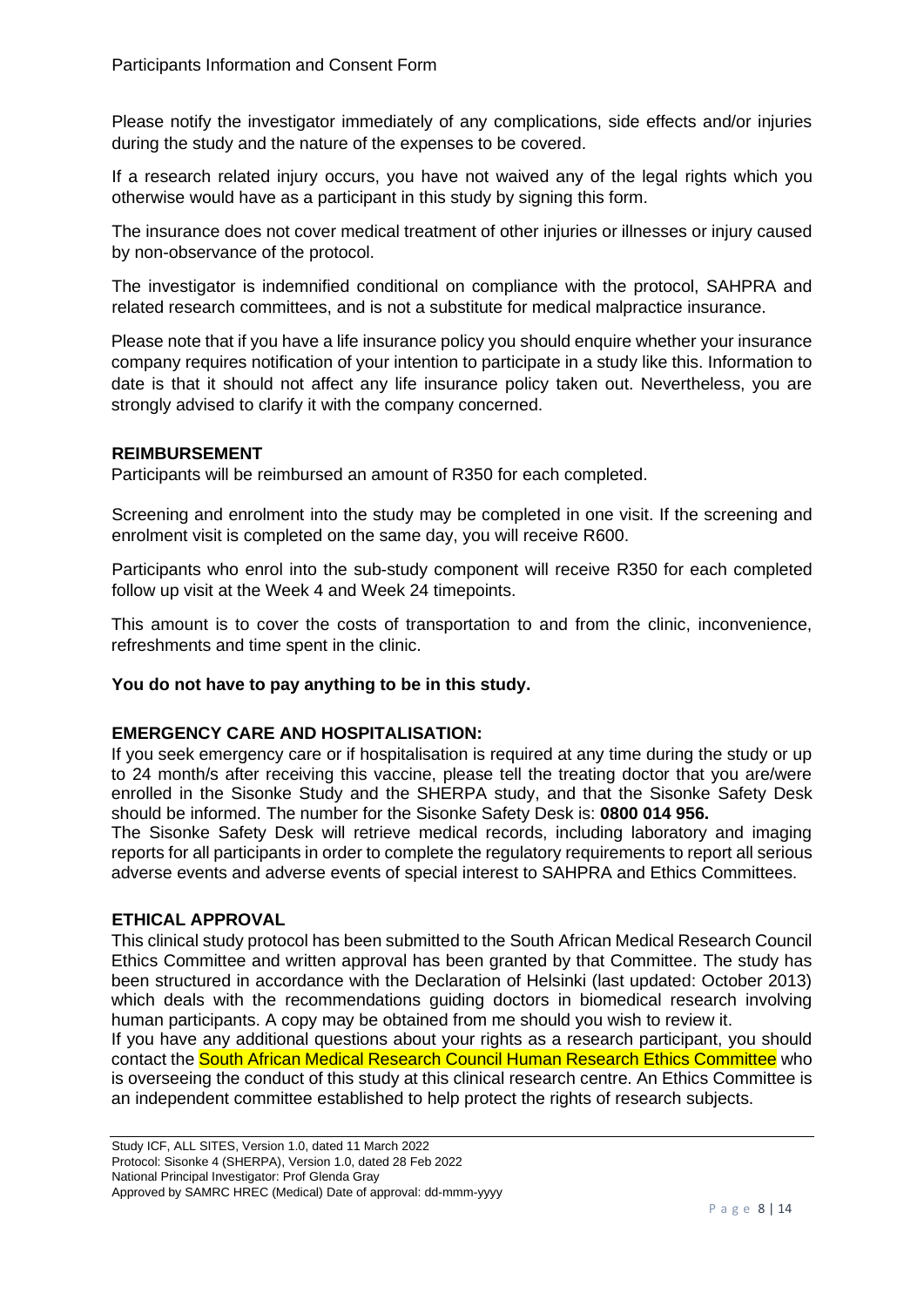Ms. Adri Labuschagne SAMRC Ethics Committee P.O. Box 19070 Tygerberg, Cape Town Tel: 0219380687 Fax: 0866854023 E-mail: adri.labuschagne@mrc.ac.za

# **REGULATORY APPROVAL**

If you have questions about this study you should first discuss them with the Clinical Research Site team, or the Sisonke Safety Desk, or the related Ethics Committee. If you have not been provided with answers to your satisfaction, you should write to the South African Health Products Regulatory Authority (SAHPRA) who provides regulatory approval for the study at:

The Chief Executive Officer South African Health Products Regulatory Authority Department of Health Private Bag X828 **PRETORIA** 0001 E-mail: Boitumelo.Semete@sahpra.org.za Tel: (012) 501 0410

# **SAMPLES COLLECTED FOR SCIENTIFIC RESEARCH**

## **What happens to the samples collected from me if I am enrolled into the sub-study for more in-depth evaluation?**

The Sponsor may use any of your samples collected during this study to

- Understand how the mRNA-1273 vaccine works, or why it may cause side effects
- To better understand COVID-19 disease
- To test if you may be infected with other respiratory viruses such as influenza (flu).
- Understand why people may respond differently to the study vaccine
- To develop tests for mRNA-1273 vaccine and SARS-CoV-2 infections.

To protect your privacy, your samples will be labelled with the study number and participant number. No personal identifiers are used (such as name, initials, social security number) and the scientists doing the research will not know your identity.

Your samples may be sent to the Sponsor and other members of the Moderna group of companies and to contractors working for them. Your samples may also be shared with other researchers. Your samples will not be sold or given to any other groups for their use. Researchers working with the Sponsor are not allowed to share samples with anyone who is not authorized by the Sponsor.

You will not be paid for any use of your samples or results, or for inventions made from research on them. You are providing your samples, for use by the Sponsor. The Sponsor (and research partners, where applicable) will own the use of the results, treatments, or inventions that can be made from this research.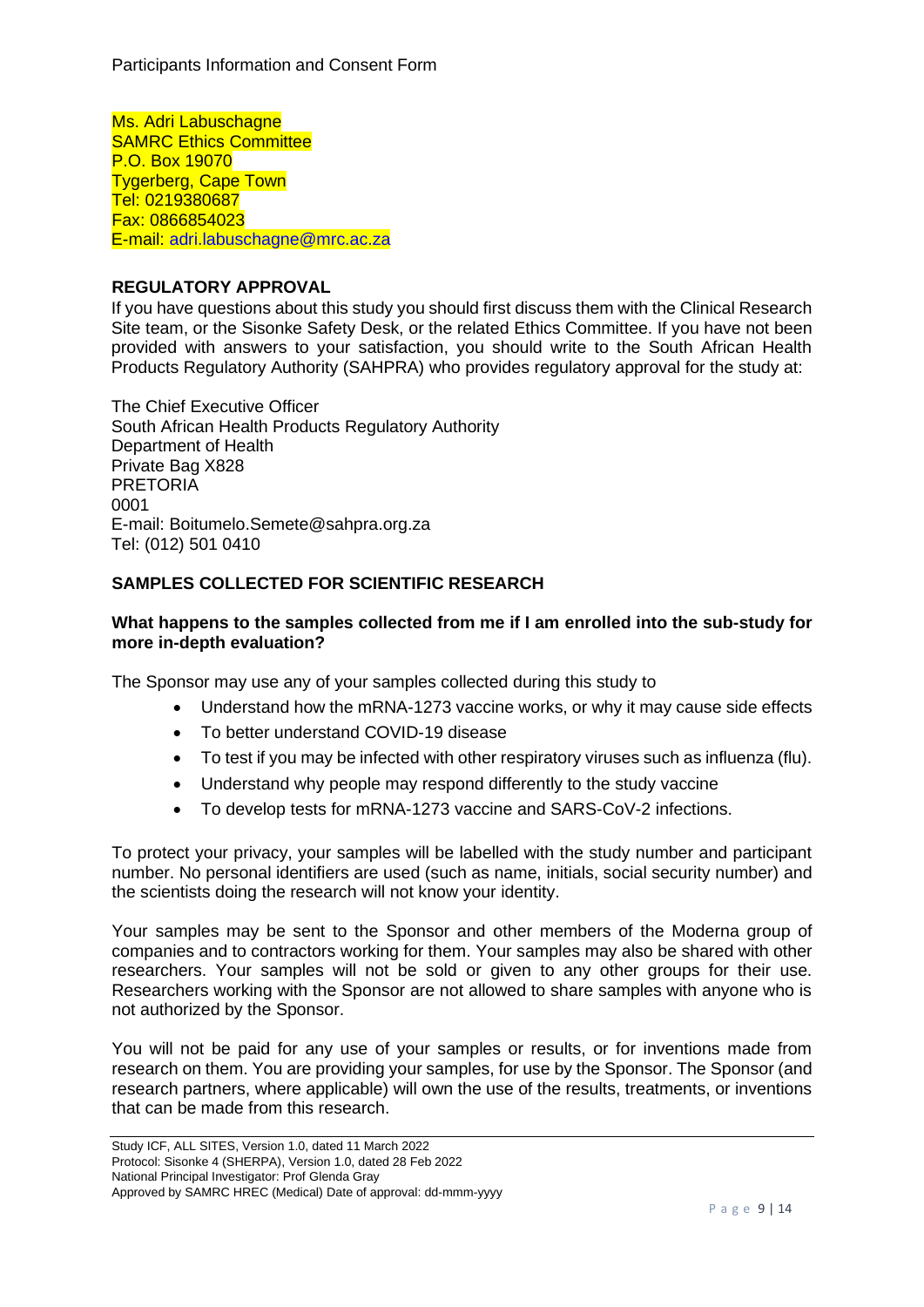Your collected samples will continue to be analysed as described in this form unless you specifically ask for your samples to be destroyed. This is to protect the quality of the study.

#### **Samples Used for Future Research**

Any samples remaining after they are used for the main study will be stored for future use for up to 15 years or as defined by local regulations. Testing will depend on the available technology at the time of testing. Additionally, your samples could be used for research on future COVID-19 vaccines or other respiratory viral disease vaccines.

You may opt out of future use of your samples or withdraw your consent at any time by notifying your study doctor. If you withdraw consent for future use of your samples, your samples will be destroyed after they are no longer required for the study. This will not affect your access to the care, medicine, and equipment you would otherwise be getting. This can be done at any time and for any reason.

The Study Staff and the Sponsor will manage your personal data (information about you) in compliance with South African regulations as described in this consent form.

#### **What personal data will the study staff collect?**

If you join this study, the study staff will collect and use your personal data that may include information about your health.

- Demographic information such as your name, your study ID number, home address, e-mail address, telephone/mobile number, date of birth, and gender which will be entered into the Vaccine Register
- Contact information about your emergency contact; and caregiver, if applicable
- The name of your regular doctor and the hospital where you would likely seek care if you become seriously ill with COVID-19
- Information about your physical or mental health or condition
- Information from any forms you are asked to complete

# **How will your personal data be protected?**

All information obtained during the course of this study, including hospital records, personal data and research data will be kept strictly confidential. Data that may be reported in scientific journals will not include any information that identifies you as a participant in this study.

Any information uncovered regarding your test results or state of health as a result of your participation in this study will be held in strict confidence. You will be informed of any finding of importance to your health or continued participation in this study, but this information will not be disclosed to any third party in addition to the ones mentioned above without your written permission. The only exception to this rule will be cases of communicable diseases where a legal duty of notification of the Department of Health exists. In this case, you will be informed of our intent to disclose such information to the authorised state agency.

The Study Staff and the Sponsor will manage your personal data (information about you) in compliance with Protection of Personal Information (POPI) Act as described in this consent form.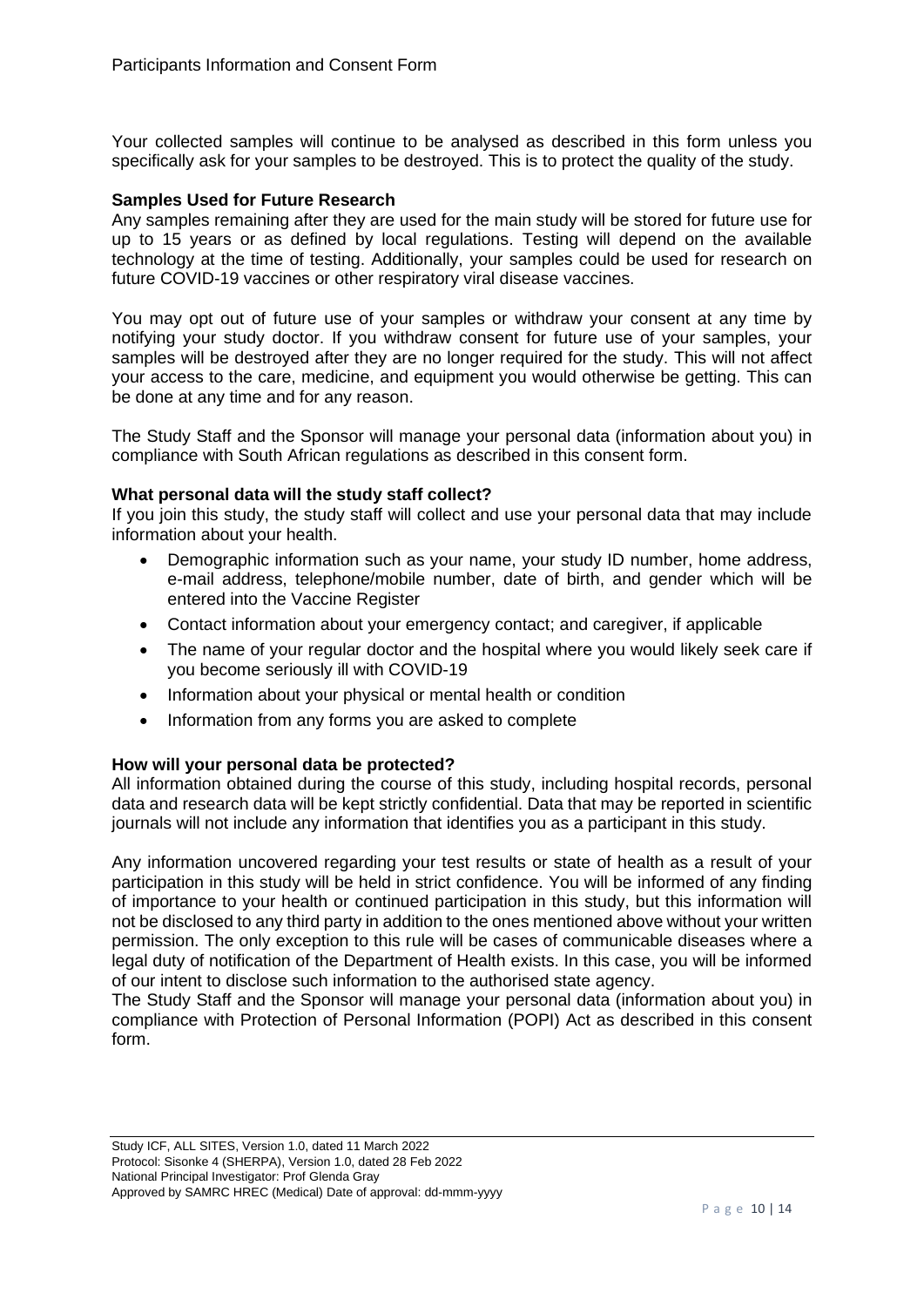# **How will Data be used by the Sponsor?**

Your data is needed for the Sponsor to learn about the mRNA-1273 vaccine, monitor its safety effectiveness. Therefore, they will be used as planned in this study as well as within related research activities in order to:

- understand how mRNA-1273 works in the body
- better understand COVID-19 and associated health problems
- develop diagnostic tests
- learn from past studies to plan new studies or improve scientific analysis methods
- publish research results in scientific journals or use them for educational purposes.

# **How will Your Coded Data be shared and transferred by the Sponsor?**

The Sponsor may share Your Coded Data with its affiliates, health and regulatory authorities, ethics committees, authorized service providers, monitors or auditors, and, with select investigators and scientists conducting scientific research, that is compatible with research related to this study including statistical purposes. Your Coded Data may also be shared with scientific journals so the study results can be reviewed by independent scientists and to ensure the accuracy of results. Your identity will not be revealed in any of these cases. These data will be utilised by them only in connection with carrying out their obligations relating to this clinical study. The Sponsor will protect Your Coded Data as far as the law allows and will keep and supervise the information collected about you only for as long as needed. A description of this study will be available on ClinicalTrials.gov. and the South African National Clinical Trial Registry (SANCTR) These websites will not include information that can identify you. At most, the website will include a summary of the results. You can search this website at any time

# **Sharing of your anonymized data by the Sponsor**

Anonymized means your data and samples will be stripped of your participant number as well as of any other information that could identify you. The anonymized data and samples may be shared only for scientific research as allowed by law.

# **How long will your personal data be stored by the Sponsor?**

Records containing personal data will be retained for at least 10 years after closure of the study by the Sponsor. In addition, the Sponsor will retain your Coded Data for time periods as allowed per applicable laws for the identified use.

# **What rights do you have concerning your personal data?**

If you would like to review, correct, delete, or make other requests about your personal data, you should contact your study doctor at [insert contact details].

You may not be able to review some of the data until after the end of the study and a request to delete your personal data cannot be fulfilled where regulations and laws that apply to clinical research require your personal data to be retained.

You can ask your study doctor to send any questions, concerns or complaints you may have to the Sponsor.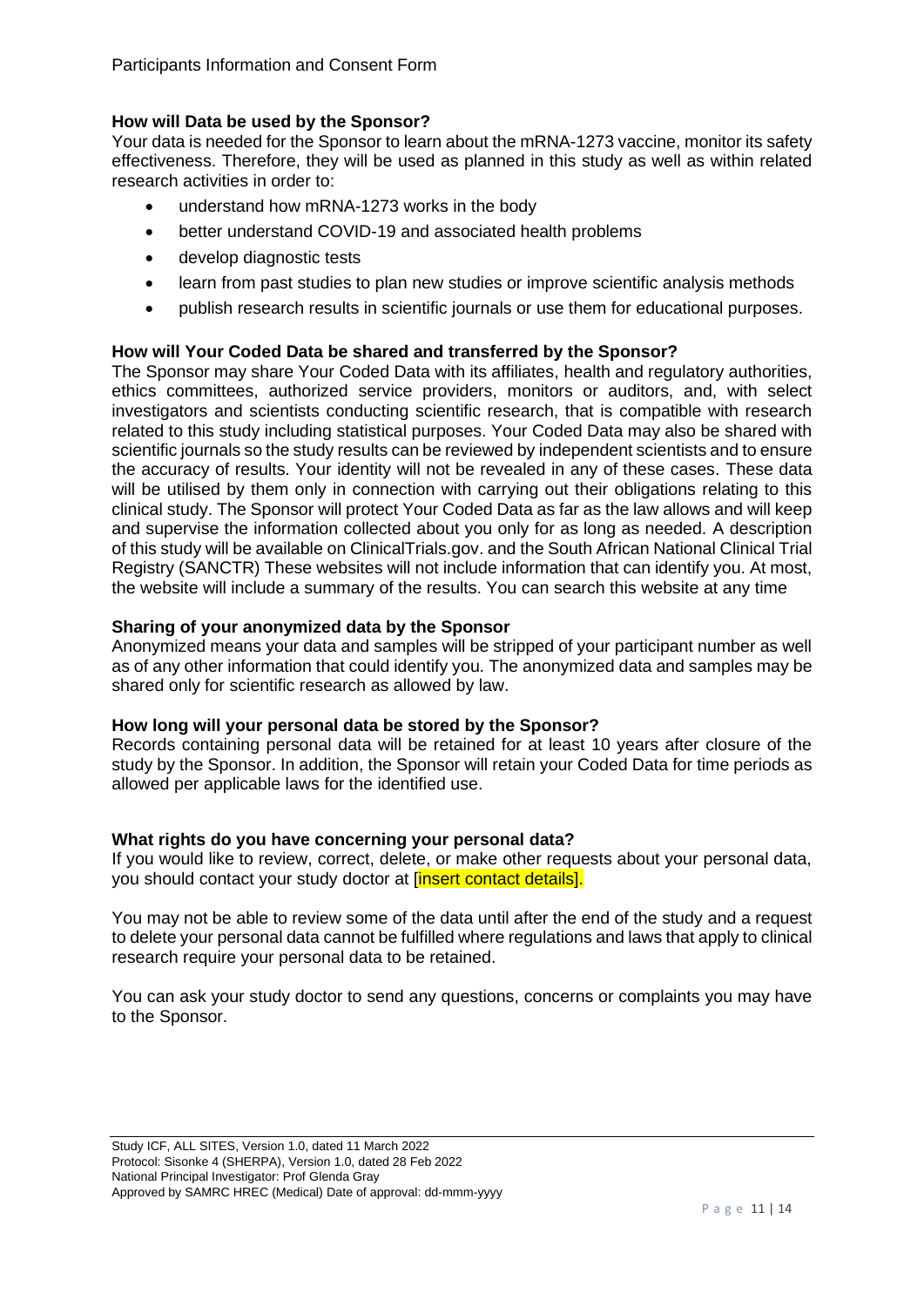# **GENERAL STUDY INFORMATION**

#### **Who do I contact for information?**

If you have any questions about the study, please contact: The Principal Investigator on XXXX or the **Safety desk: 0800 014 956** or the Sisonke website at: [http://sisonke.samrc.ac.za](http://sisonke.samrc.ac.za/)

If you feel that this study has caused you any harm, please contact: **Sisonke Safety desk: 0800 014 956**

If you have any questions about your rights as a research participant, please contact the study doctor/staff on XXXX or: SAMRC Human Research Ethics Committee on 0219380687

# **YOUR AGREEMENT TO PARTICIPATE**

#### **If you agree to join the study, please read and then sign below.**

- I have read and understood this information.
- This study has been explained to me.
- All my questions about the study, the mRNA-1273 vaccine, and possible risks and benefits have been answered to my satisfaction.
- I give permission for my personal information to be collected from national and other laboratories as well as other approved data sources and kept in the Sponsor's database and understand that any data shared and used for the study as explained in this consent form will be Coded Data (anonymized).
- I understand that I will be given a signed copy of this document to keep.
- If a caregiver is required, I consent to allow my designated caregiver to provide support with my study related activities.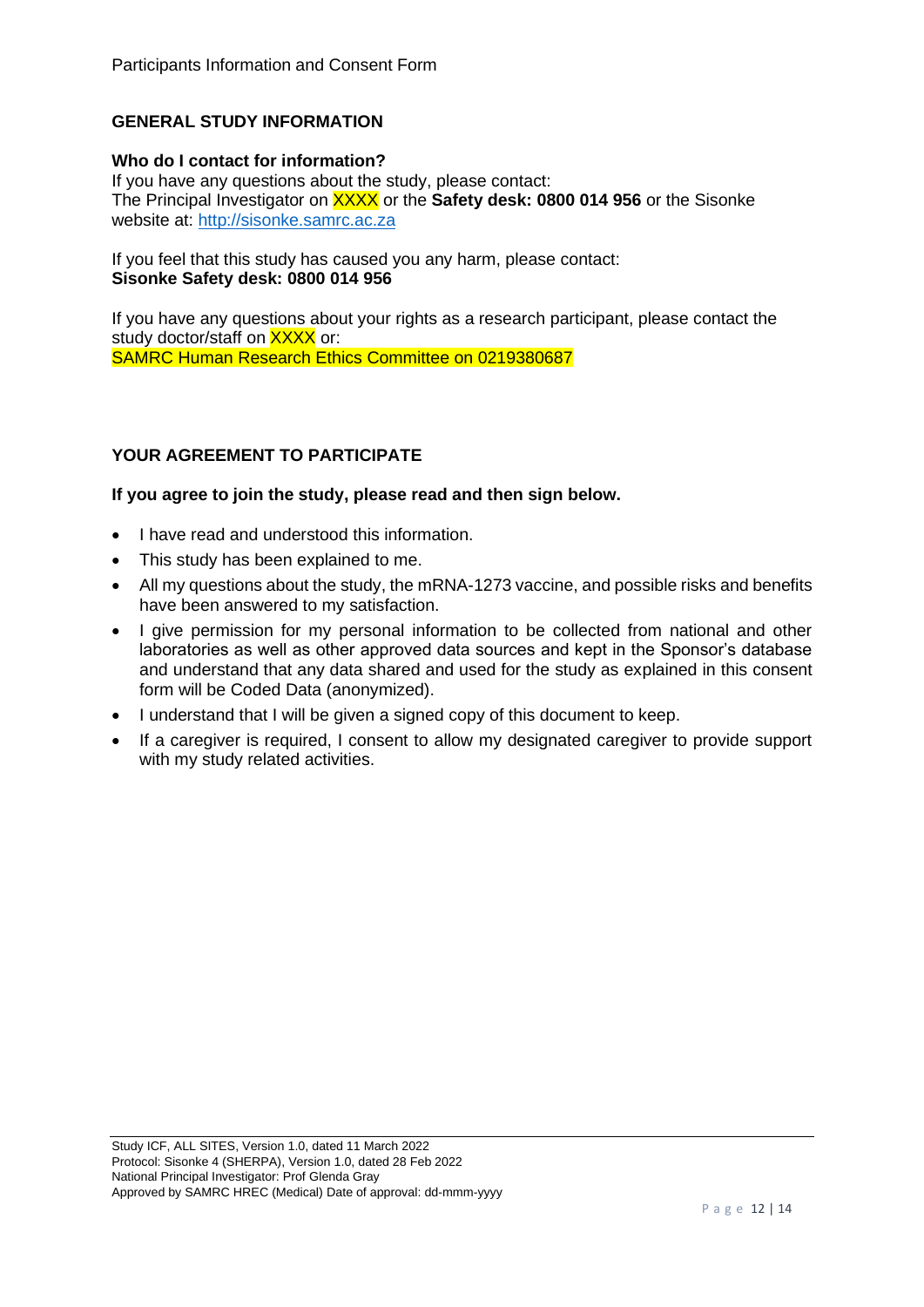# **Participation in the Sisonke 4 (SHERPA)/ mRNA-1273-P508**

I freely agree to participate in this research study as described and understand that I am free to withdraw at any time during the study:



I have been informed that the study doctor/staff may inform my regular doctors (if any) about my participation in this study, and I agree to this. (You may still be in this study even if you do not agree to this.)



# **For the SUBSTUDY participants only**:

I freely agree to participate in this substudy as described and understand that I am free to withdraw at any time during the study:



I agree to the use of my samples for future scientific research as described in section "Samples Collected for Scientific Research":

| Yes | No. | Not applicable, not participating in the substudy |
|-----|-----|---------------------------------------------------|
|     |     |                                                   |

Printed name and surname of participant in full

Signature of participant Date (dd/mmm/yyyy)

Study ICF, ALL SITES, Version 1.0, dated 11 March 2022 Protocol: Sisonke 4 (SHERPA), Version 1.0, dated 28 Feb 2022 National Principal Investigator: Prof Glenda Gray Approved by SAMRC HREC (Medical) Date of approval: dd-mmm-yyyy